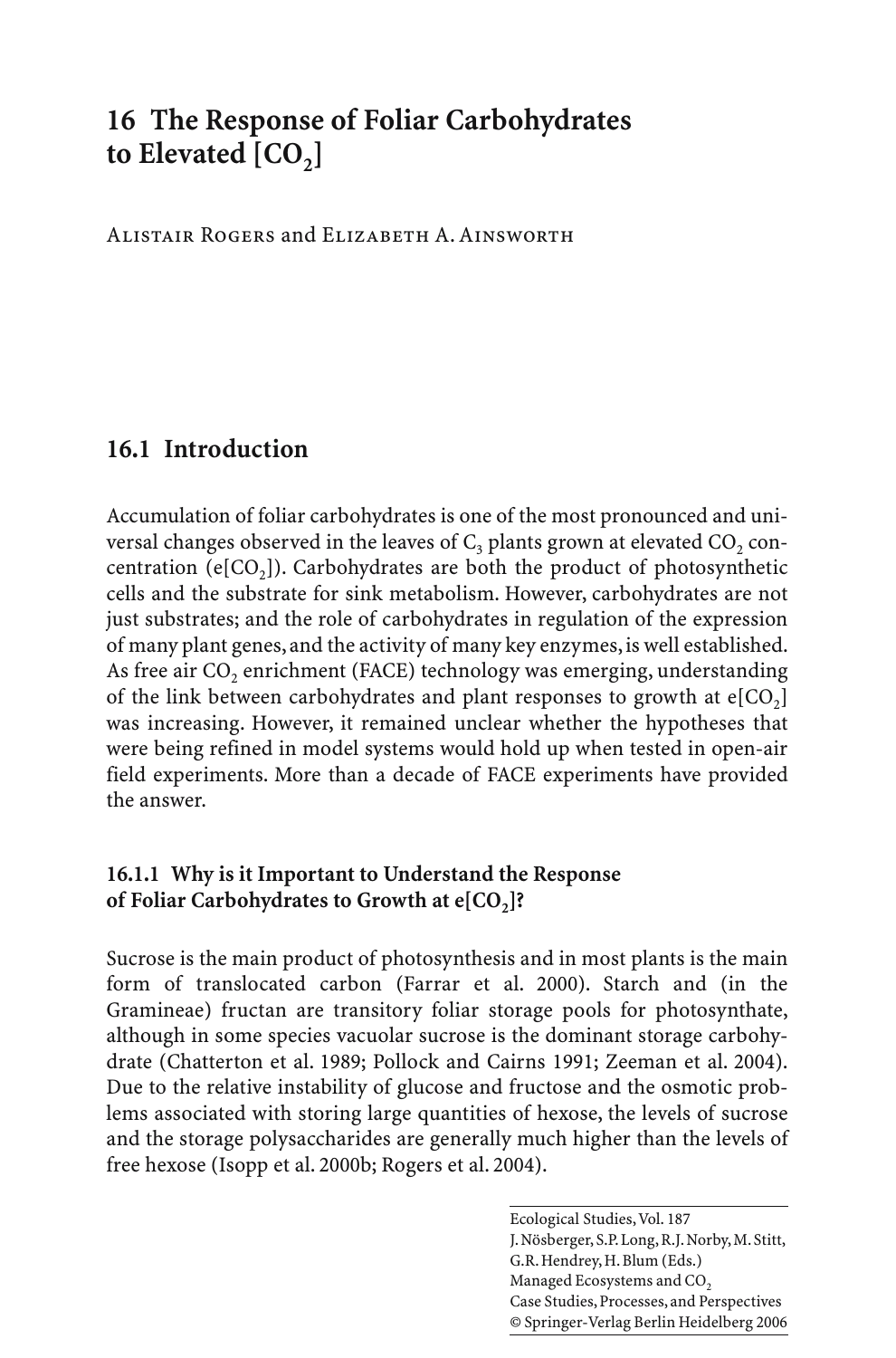Sugars are more than merely substrates and products; and they have important signaling functions throughout all stages of the plant's life cycle. The evidence for a regulatory role for hexoses and sucrose is overwhelming (Sheen 1990; Koch 1996; Bush 1999; Moore et al. 1999; Farrar et al. 2000; Smeekens 2000). Of particular significance is the well characterized feedback inhibition of photosynthetic genes by glucose and sucrose (Krapp et al. 1993; Van Oosten and Besford 1994; Jones et al. 1996; Pego et al. 2000).

The carbohydrate composition of foliage can also have effects beyond the plant. High carbohydrate content is often associated with high flavanoid content (Lindroth 1996). This has implications for plant–herbivore interactions since flavanoids are feeding deterrents for many herbivores. In wheat grown at  $e[CO_2]$  using FACE technology, Estiarte et al. (1999) reported that growth at  $e[CO<sub>2</sub>]$  led to an increased foliar carbohydrate content and elevated flavanoid levels. Hendrix et al. (1994) found increased carbohydrate levels in cotton grown at  $e[CO<sub>2</sub>]$  and also observed evidence of elevated flavanoid levels. Conversely, Hamilton et al. (2005) showed that soybean grown at  $e[CO_2]$  had a higher sugar content and was more susceptible to herbivory by Japanese beetles, for which sugars are a known phagostimulant. Also of particular significance to managed ecosystems is evidence that carbohydrate content may effect herbage palatability. Increased water-soluble carbohydrate content in herbage grown at  $e[CO_2]$  correlated positively with an increased organic matter digestibility in ruminants (Allard et al. 2003).

It is clear that an understanding of the response of foliar carbohydrates to growth at  $e[CO_2]$  is important if we aim to increase our knowledge of how ecosystems will respond to future  $e[CO<sub>2</sub>]$  environments.

#### **16.1.2 What Were the Known Effects of e[CO<sub>2</sub>] on Foliar Carbohydrates Before FACE?**

Accumulation of foliar carbohydrates is one of the most marked and widely observed changes in the leaves of  $C_3$  plants grown at e[CO<sub>2</sub>] (Farrar and Williams 1991). The most pronounced increases are in the levels of sucrose and the transient storage polysaccharides, starch and fructan. Long and Drake (1992) summarized the response of foliar carbohydrates to growth at  $e[CO<sub>2</sub>]$ and found large and significant increases in sucrose and starch content in plants grown at  $e[CO<sub>2</sub>]$ .

In the early 1990s, strong evidence was emerging for the role of sugars in the down-regulation of photosynthetic genes (Sheen 1990); and this mechanism offered an attractive explanation for the emerging reports of a loss of photosynthetic capacity observed in plants grown for extended periods at  $e[CO<sub>2</sub>]$  where there was also a large accumulation of sucrose (Long and Drake 1992). At this time, a special issue of *Plant Cell and Environment* (vol 14(8), 1991) was published that summarized the current, and predominantly pre-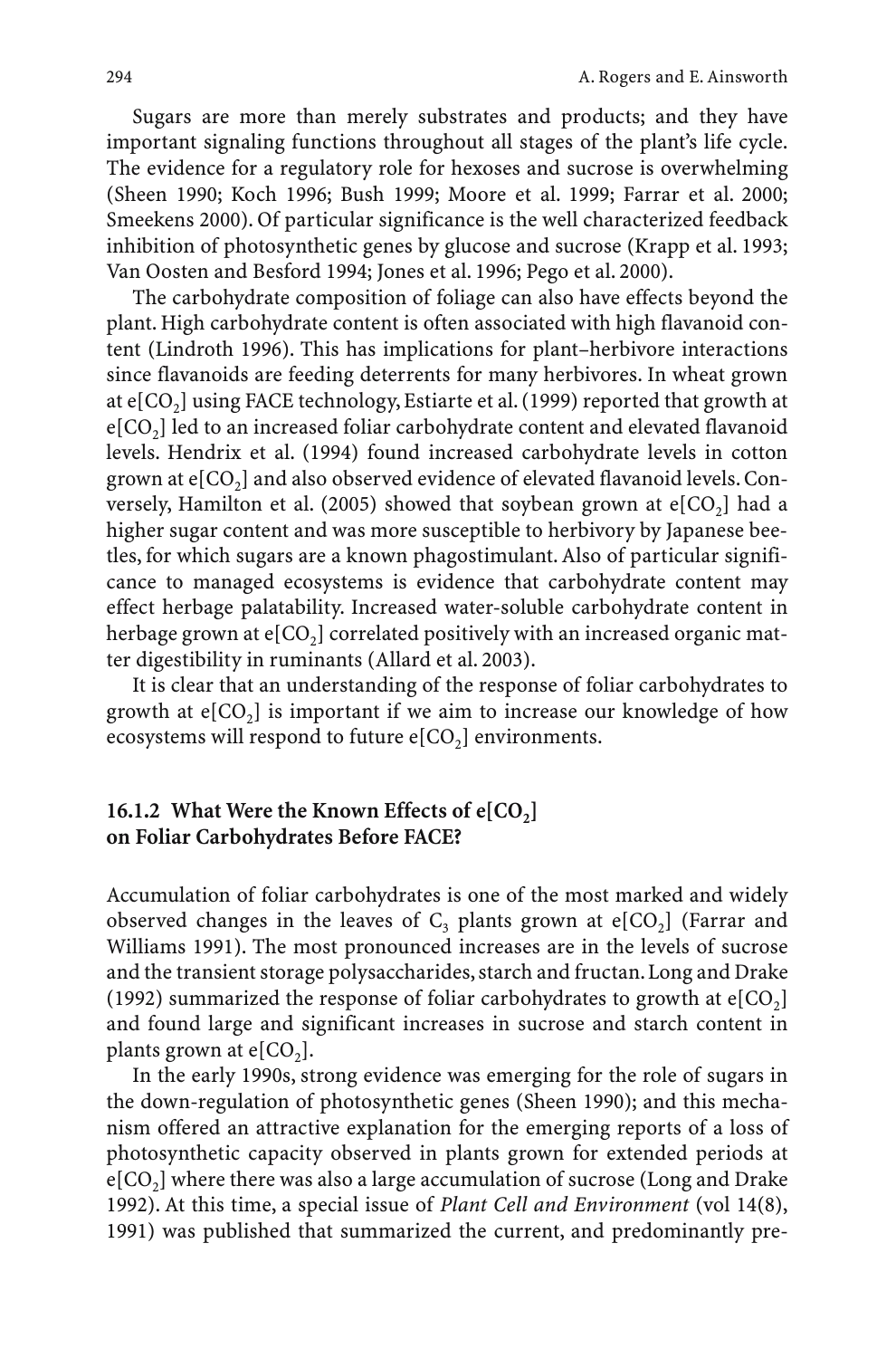FACE, knowledge of the response of plants to  $e[CO<sub>2</sub>]$ . Contributions to this special issue from Stitt (1991), Farrar and Williams (1991) and Arp (1991) summarized the current knowledge of the response of plant carbohydrates to  $e[CO<sub>2</sub>]$  and emphasized the importance of understanding the role of source–sink relations. Stitt (1991) assessed the evidence for a sink limitation of photosynthesis at  $e[CO_2]$  and concluded that the long-term ability of a leaf to maintain high photosynthetic rates is dependent on the source–sink status of the whole plant, i.e. a sustained stimulation of photosynthesis at  $e[CO_2]$  is dependent on an adequate sink capacity for the extra photosynthate produced at  $e[CO_2]$ . In the same special issue, Arp (1991) also examined the link between source–sink relations and photosynthetic acclimation and concluded that photosynthetic down-regulation was likely an artifact resulting from growing plants with a restricted rooting volume. There was also evidence that physical restriction of root development can cause these feedbacks (Masle et al. 1990; Thomas and Strain 1991). Implicit in Arp's conclusion was the assumption that a marked accumulation of carbohydrates at  $e[CO<sub>2</sub>]$  was also an artifact of a restricted sink capacity.

One of the major problems in confidently extrapolating results from controlled environments to the field was the problem of the "pot effect" (Arp 1991). Whilst carbohydrate accumulation was less marked in plants grown with larger rooting volumes (Long and Drake 1992), it was unclear whether the response of foliar carbohydrates to  $e[CO_2]$  would prevail in an unlimited rooting volume. Since carbohydrate feedback mechanisms were thought to underlie some important responses of plants to  $e[CO_2]$ , a truly realistic growth environment was needed in order to test hypotheses developed in controlled environments. The central hypothesis around which much of the uncertainty rested was: *The accumulation of foliar carbohydrates at e[CO<sub>2</sub>] is the result of an insufficient sink capacity to utilize the extra photosynthate produced at*  $e[CO_2]$ *.* 

The advent of FACE technology allowed this hypothesis to be tested in the field in fully open-air conditions where plants lack the constraints that have been implicated as artifacts in many controlled environment studies (Long et al. 2004).

### **16.2 Do Carbohydrates Accumulate in the Leaves of Plants Grown in the Field Using FACE Technology?**

Recent meta-analyses of plant responses to growth at  $e[CO<sub>2</sub>]$  using FACE technology included an analysis of the response of foliar carbohydrates (Fig. 16.1; Ainsworth and Long 2005; Long et al. 2004). Despite an unrestricted rooting volume, plants grown at  $e[CO<sub>2</sub>]$  accumulated significantly more sugars and starch than those plants grown at current  $(c)[CO<sub>2</sub>]$ . In a review that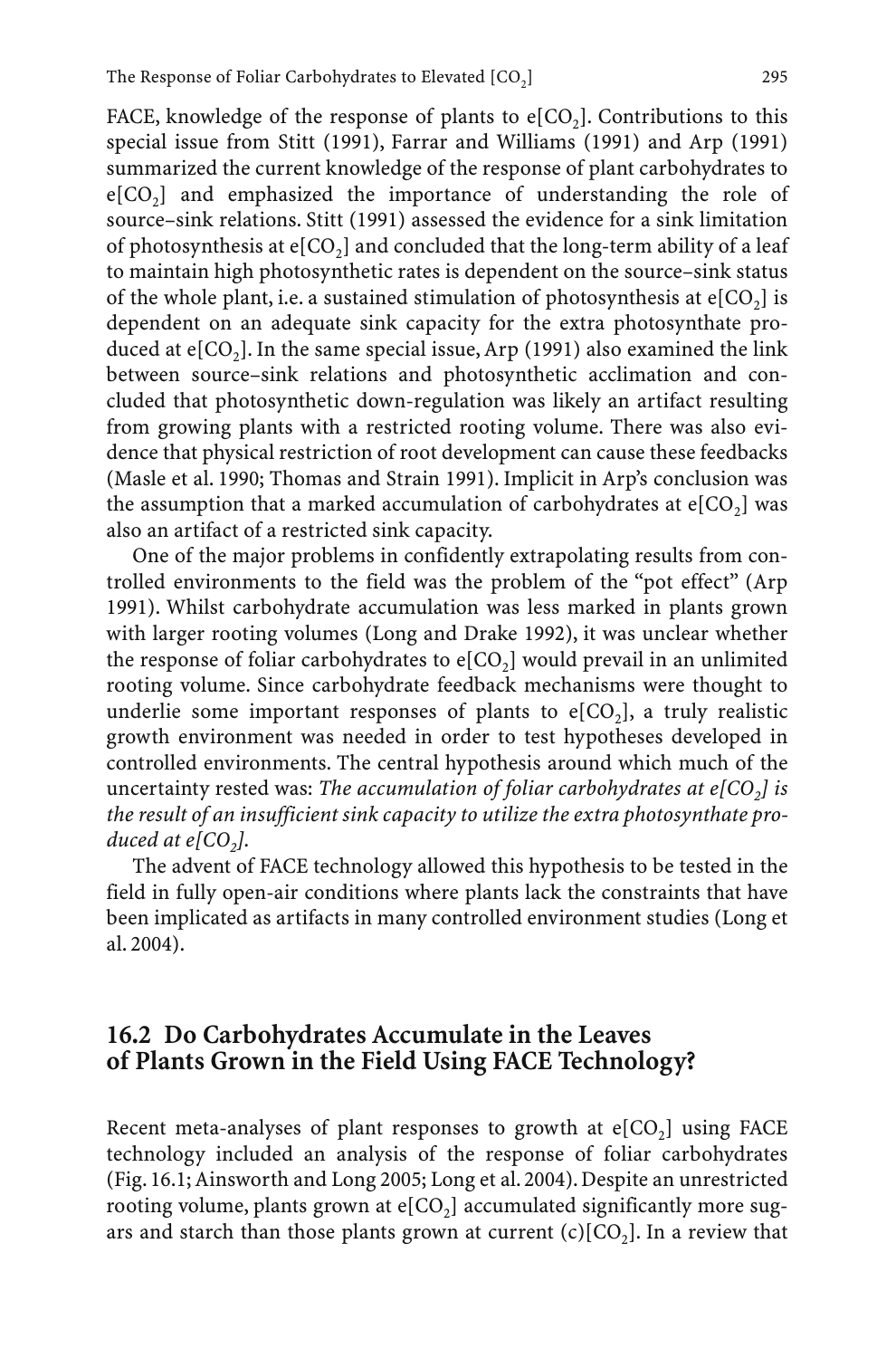Percentage increase at elevated [CO<sub>2</sub>]

**Fig. 16.1** Meta-analysis. The percent increase in the sugar and starch content per unit leaf area in plants grown at  $e[CO_2]$  using FACE technology ±95 % confidence interval, *n*=30 independent observations. Figure redrawn from Long et al. (2004)

preceded most of the work that emanated from FACE studies, Long and Drake (1992) examined the response of plants to  $e[CO_2]$  and summarized the impact of rooting volume on carbohydrate accumulation. They compared the ratio of starch in plants grown at  $e[CO_2]$  to starch in plants grown at  $c[CO_2]$ . They found that plants grown at  $e[CO_2]$  had a markedly higher starch content when grown in small pots compared with large pots (small pots,  $e/c = 3.4$ ; large pots,  $e/c = 2.2$ ; Long and Drake 1992). The meta-analytical summary of Ainsworth and Long (2005) found sugar and starch accumulation to be markedly lower in plants grown using FACE than in the plants grown in large pots (>10 dm3) in Long and Drake's (1992) study. This observation is consistent with the results of Robbins and Pharr (1988), who showed that plants grown in a small rooting volume accumulated more starch. However, the trend for reduced carbohydrate accumulation with increased rooting volume may reflect the higher  $[CO<sub>2</sub>]$  in the studies summarized in Long and Drake's review (range 500–2000  $\mu$ mol mol<sup>-1</sup>) compared with that of Ainsworth and Long (range  $475-600 \mu$ mol mol<sup>-1</sup>). Another confounding factor is the data in Long and Drake (1992) were expressed on a dry mass basis, which tends to underestimate carbohydrate content. However, despite growing plants in the field where roots were free to develop and forage for nutrients, there was still a marked and significant increase in foliar carbohydrate content in plants grown at  $e[CO<sub>2</sub>]$ .

Soybean offers perhaps the ultimate test of Arp's prediction that fieldgrown plants will not become sink-limited (Arp 1991). In addition to the unrestricted root development possible in the field, soybean may have an indeterminate vegetative growth pattern and an association with nitrogenfixing bacteria that significantly increases the sink for photosynthate (Walsh et al. 1987; Vessey et al. 1988). Despite these strong sinks for photosynthate, soybean grown under  $e[CO_2]$  in the field still accumulated significantly more glucose, sucrose and most markedly starch (*P*<0.05, data not shown). Figure 16.2 shows the level of total non-structural carbohydrate (TNC; sum of glucose, fructose, sucrose and starch) in mature soybean leaves sampled at six stages of development within the growth season. Despite a near constant stimulation of diurnal photosynthetic  $CO<sub>2</sub>$  uptake (Bernacchi et al., unpublished data), there was a clear trend in TNC content, peaking at the beginning

Sugar Starch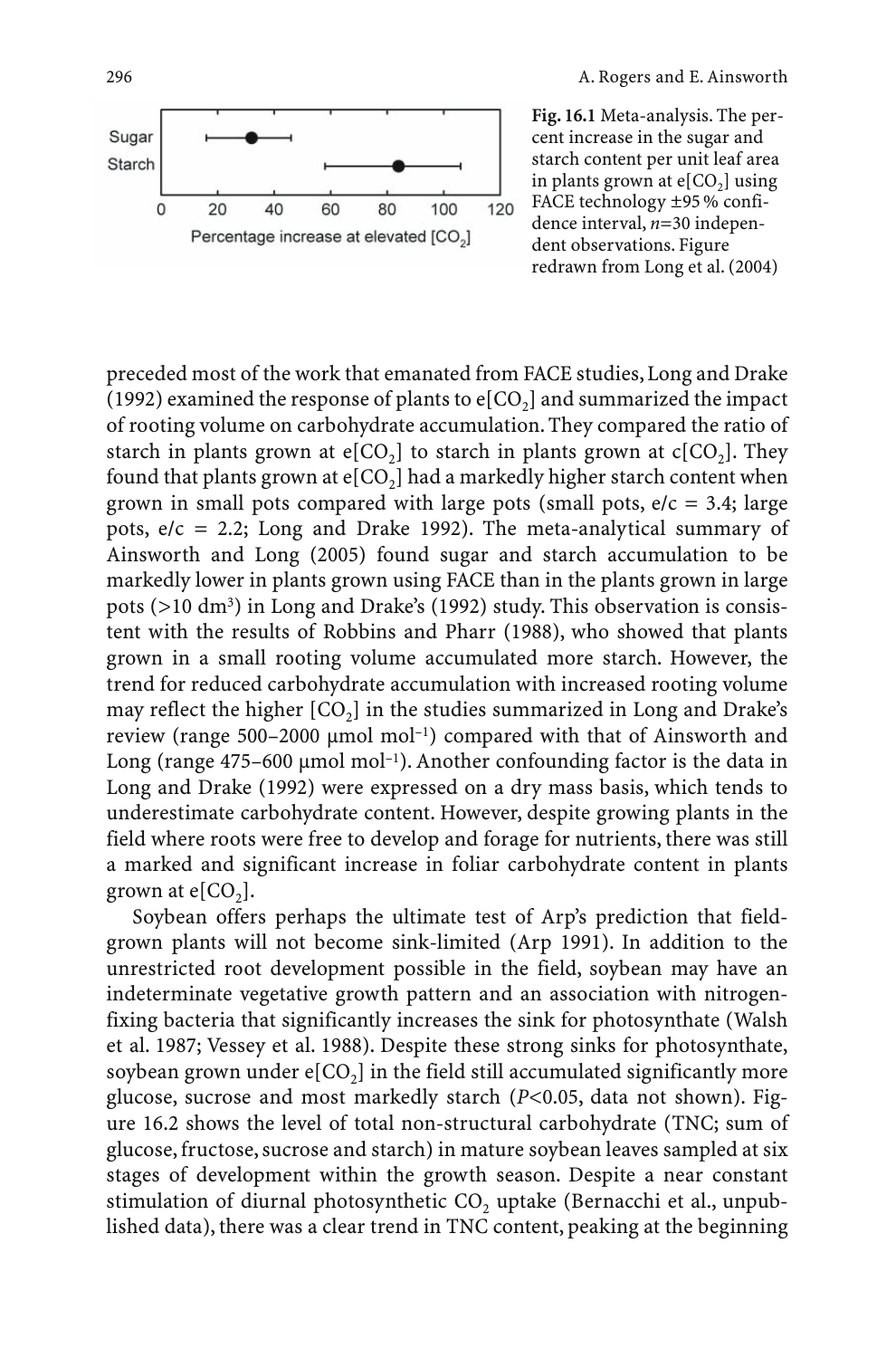

**Fig. 16.2** The carbohydrate content of developing soybean grown at the SoyFACE experiment. TNC content calculated as the sum of glucose, fructose, sucrose and starch measured in the lateral leaflets of the most recently fully expanded trifoliate leaves of soybeans grown at  $e[CO_2]$  in the field using FACE technology. Samples were taken just before sunrise on three consecutive mornings; and the pre-dawn values for each replicate plot were pooled to give a mean pre-dawn TNC content for each period of measurement (*n*=4 replicate rings). Horizontal bars indicate the periods of vegetative growth, flowering, pod fill and seed fill. The broken vertical line indicates the stage in development when N-fixation stops. Across the season, there was a significant 39 % increase in TNC (*F*=62.73, *P*=0.0042). The date of measurement was significant (*F*=42.35, *P*<0.0001) and there was also a significant interaction between  $CO<sub>2</sub>$  treatment and day of year (*F*=4.24, *P*=0.0051). *Asterisks* indicate a significant pairwise comparison between elevated and ambient  $[CO_2]$  treatments on a specific day of year (\*  $P<0.05$ , \*\*  $P<0.01$ )

and end of the growth season. At these stages of development, the increase in foliar carbohydrate content at  $e[CO_2]$  was maximal. The higher amounts of TNC at the beginning and end of the growth season and the significant  $CO<sub>2</sub>$ effect at these times correspond to developmental changes in the source–sink balance. In the middle of the season when TNC levels are lowest and there is no effect of growth at  $\epsilon$ [CO<sub>2</sub>], there is a strong sink for photosynthate. Nitrogen fixation is peaking, vegetative development, flowering and pod set are still underway and seed fill is just beginning (Ritchie et al. 1997). The results presented here are supported by data from the same field site taken in a preceding year on a different cultivar (Rogers et al. 2004). It is clear that carbohydrate accumulation at  $e[CO_2]$  occurs even in a plant that lacks the constraints thought to exacerbate carbohydrate accumulation in controlled environments. It is also evident from Fig. 16.2 that sink capacity may be determining the extent and timing of carbohydrate accumulation.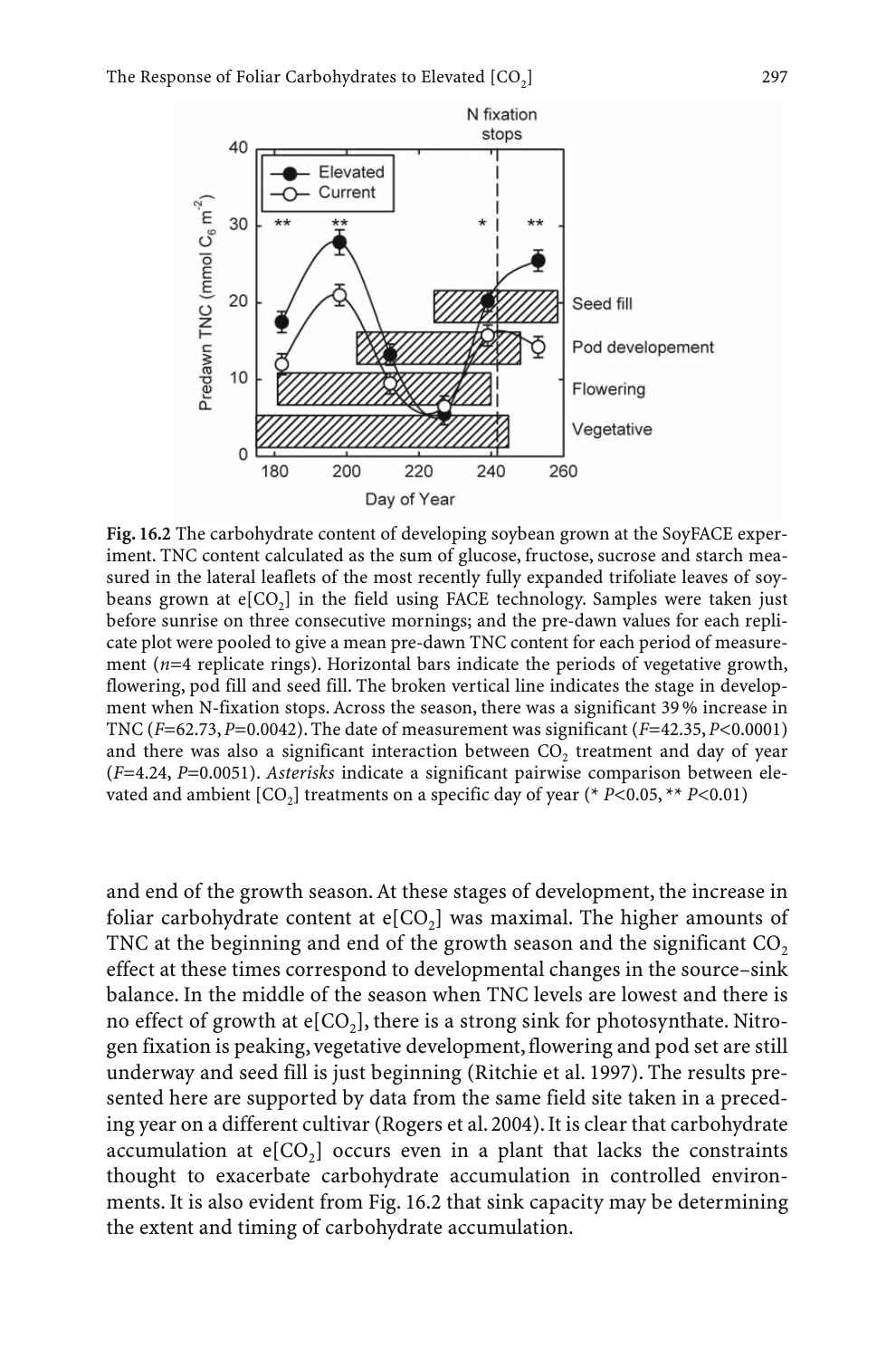Trees have large sinks for photosynthate and may be expected to avoid foliar carbohydrate accumulation at  $e[CO<sub>2</sub>]$ . Developing loblolly pines experiencing a step change in  $[CO_2]$  at the Duke Forest FACE experiment (Hendrey et al. 1999) did not show an accumulation of carbohydrates when measured at multiple stages during the first season of  $CO<sub>2</sub>$  exposure (Myers et al. 1999). Rogers and Ellsworth (2002) did report foliar carbohydrate accumulation later in the experiment, but this was confined to old needles at two points in the season. Herrick and Thomas (2001) did not report carbohydrate accumulation in sun or shade leaves of *Liquidambar styraciflua* (sweetgum) growing at  $e[CO<sub>2</sub>]$  in the understory at the Duke Forest FACE site (Herrick and Thomas 2001). However, Tissue et al. (2002) did report carbohydrate accumulation at  $e[CO_2]$  in the same species at the Oak Ridge National Laboratory FACE site (Norby et al. 2001); and Singaas et al. (2000) reported carbohydrate accumulation in *Acer rubrum*, *Ceris canadensis* and *L. styraciflua* at the Duke site. Clearly carbohydrate accumulation in trees is highly variable and our understanding of the mechanisms underlying the response of foliar carbohydrates to  $e[CO_2]$  in trees needs to be increased.

#### **16.3 Manipulations of Source–Sink Balance**

One way to test the hypothesis that insufficient sink capacity is causing foliar carbohydrate accumulation is to artificially manipulate the source–sink ratio in order to increase the demand for photosynthate. A simple way to do this is to remove source tissue. By decreasing the amount of photosynthetic tissue, the demand for photosynthate will need to be met by fewer source leaves and the remaining leaves will experience an increase in sink strength. The management practice at the Swiss FACE site (Zanetti et al. 1996) afforded an opportunity to study carbohydrate dynamics following partial defoliation.

Perennial ryegrass is a major  $C_3$  pasture grass of humid and temperate regions that has been selected to be grazed and therefore survive periodic partial defoliation. At the Swiss FACE site, ryegrass was managed as a frequently cut herbage crop. The periodic defoliation abruptly decreased the ratio of source (i.e. photosynthetic tissue) to sink (i.e. roots and pseudostems) and in addition led to an increased demand for photosynthate during the regrowth period.

Immediately following partial defoliation, the carbohydrate content in the remaining leaf tissue was markedly reduced; and this reduction continued until about 4 days after defoliation, at which time levels began to rise until they peaked just before the next cutting cycle (Fischer et al. 1997). The effect of source–sink manipulation on carbohydrate accumulation is clear; and the trend is exacerbated at  $e[CO_2]$ . Foliar carbohydrate accumulation was significantly greater at  $e[CO_2]$  immediately before partial defoliation, but following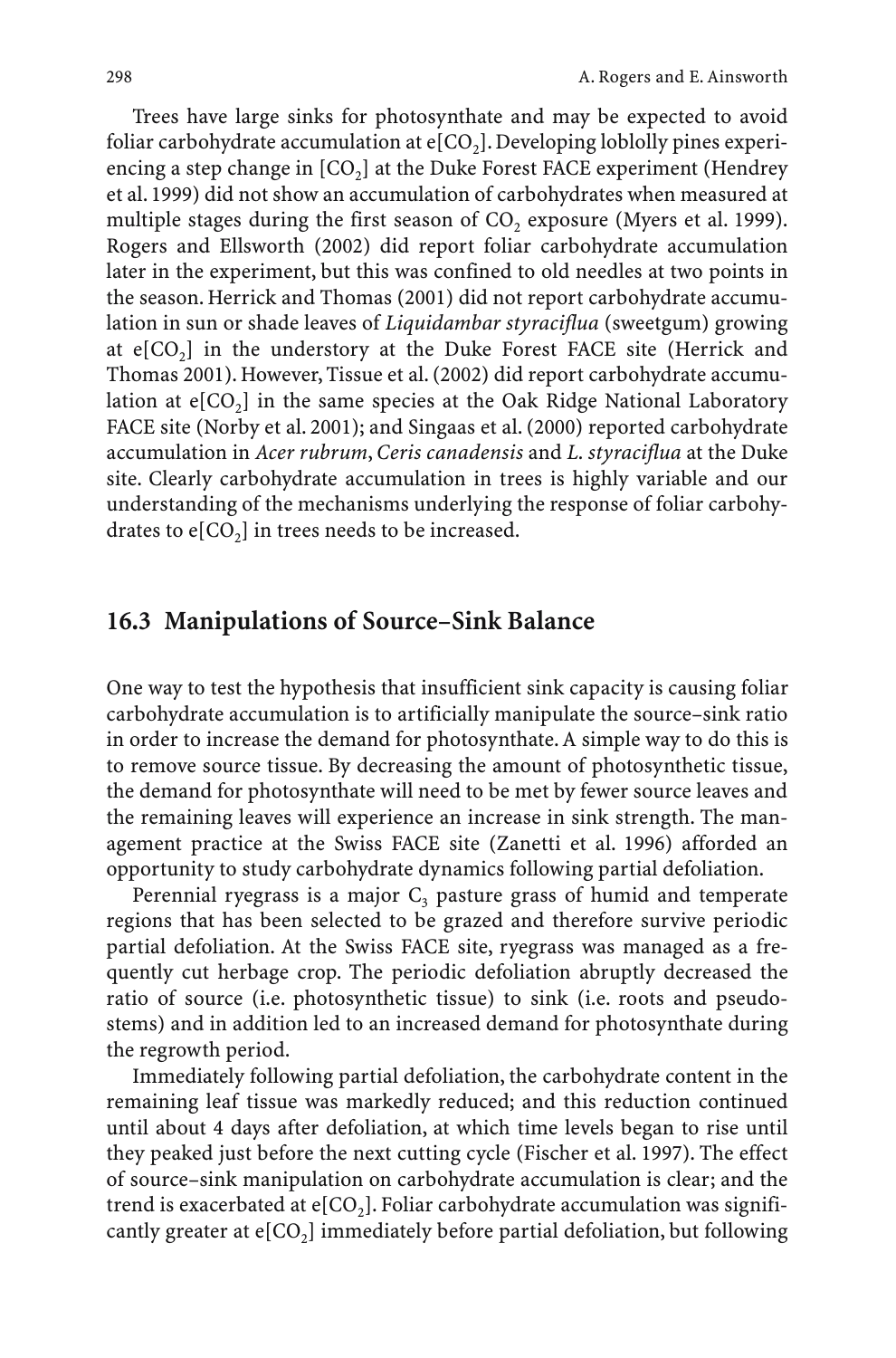defoliation the newly developed foliage showed no carbohydrate accumulation at  $e[CO_2]$ , consistent with the greater demand for photosynthate following defoliation (Fischer et al. 1997; Rogers et al. 1998). Isopp et al. (2000b) showed that the diurnal changes in TNC were largely associated with changes in sucrose content, but the long-term increases in TNC immediately before defoliation, that were exacerbated at  $e[CO_2]$ , were associated with a marked accumulation of fructan, indicative of an insufficient demand for photosynthate (Fig. 16.3; Isopp et al. 2000b). Rogers et al. (1998) cut one section of the sward early and measured carbohydrate content in both defoliated and undefoliated swards on the same day. They confirmed that the difference in carbohydrate content following a cut was not due to different meteorological conditions on or preceding the day of measurement (Rogers et al. 1998).

Further support for the major role of sink capacity in determining the response of foliar carbohydrates to  $e[CO_2]$  comes from the SoyFACE experiment (see Chapter 4), where Ainsworth et al. (2004) grew isogenic lines of soybean that varied by a single gene altering their capacity to utilize photosynthate. Indeterminate soybean cultivars continue vegetative growth after flowering has begun but determinate cultivars do not. Since continued vegetative growth will provide an additional sink for photosynthate, cultivars with a



**Fig. 16.3** Composition of TNC in the leaves of *Lolium perenne* grown at the Swiss FACE site. Leaves were sampled from plants grown with a high and low nitrogen supply in control (Air) and elevated  $[CO<sub>2</sub>]$  plots (CO2). Samples were taken at 0700 hours, shortly after and shortly before a planned partial defoliation. Plants harvested shortly after a cut had a markedly lower source:sink ratio than those harvested shortly before defoliation. Error bars represent ±SE of mean TNC (*n*=3 plots). Figure redrawn from Isopp et al. (2000b)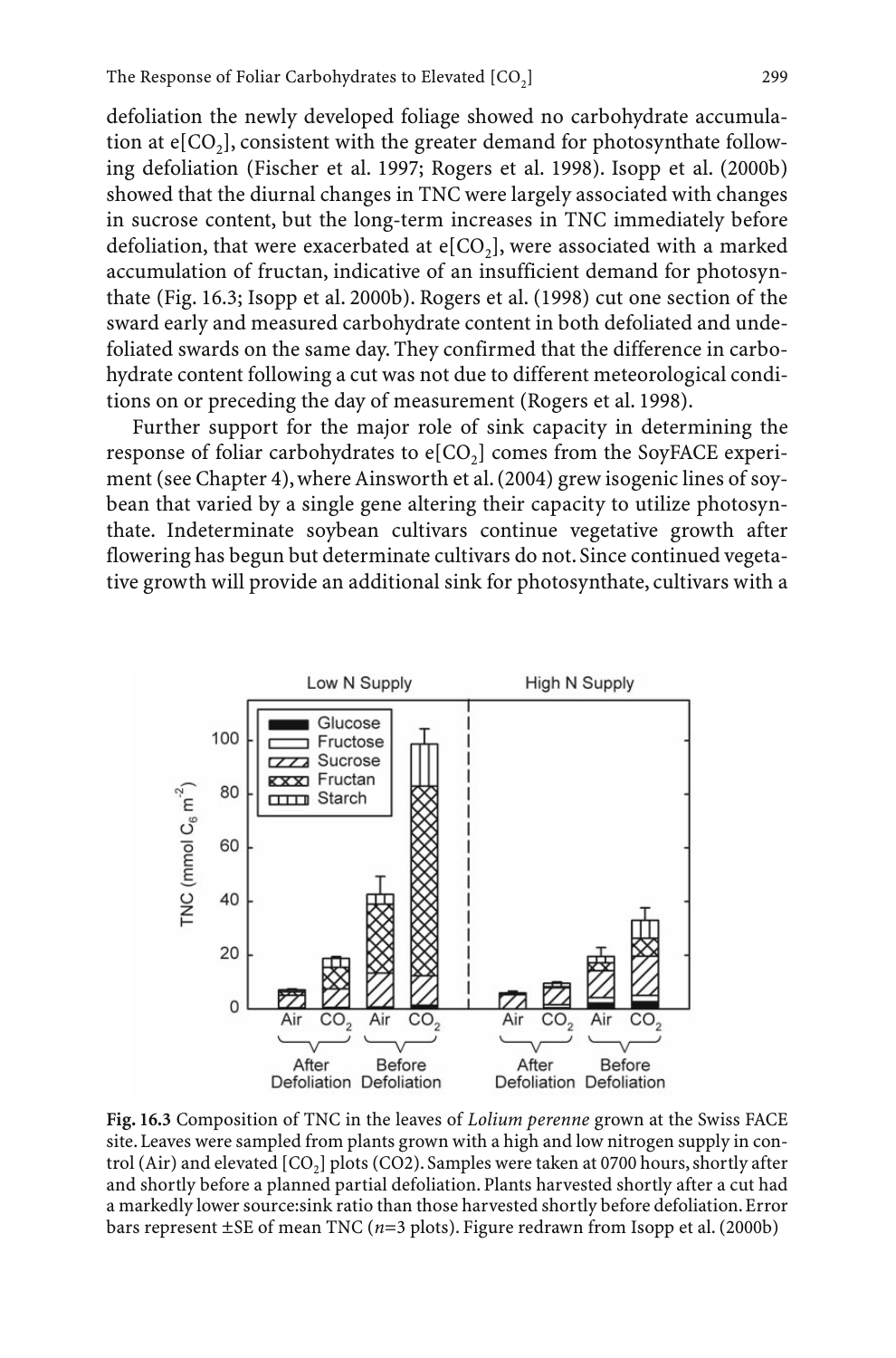determinate growth form would be predicted to accumulate greater amounts of foliar carbohydrate.Ainsworth et al. (2004) examined the response of foliar carbohydrates to growth at  $e[CO_2]$  in a determinate genotype (Williams  $dt1$ ) of a cultivar with an indeterminate growth form (Williams) and an indeterminate genotype (Elf *Dt1*) of a cultivar with determinate growth form (Elf).All plants with determinate growth forms (Williams *dt1* and Elf) accumulated significantly more sugars at  $e[CO_2]$ , whereas indeterminate plants (Williams and Elf *Dt1*) showed no additional accumulation at  $e[CO_2]$ . Starch content was significantly higher in all plants grown at  $e[CO_2]$ . Figure 16.4 shows the levels of TNC in these plants. A single gene mutation to change the indeterminate growth form of Williams to a determinate growth form (Williams *dt1*) resulted in a doubling of the amount of extra carbohydrate accumulated at  $e[CO<sub>2</sub>]$ . However, the opposite single gene substitution to convert the determinate variety Elf to an indeterminate variety (Elf *Dt1*) did not lead to an exacerbated accu-



**Fig.16.4** Sink manipulation at the SoyFACE experiment.TNC content of four soybean cultivars ±SE, sampled during pod-fill. Williams (Wms) has an indeterminate growth form and Williams *dt1* (Wms-dt1) is a determinate form of Williams,Elf (Elf) has a determinate growth form and Elf *Dt1* (Elf-Dt1) is an indeterminate form of Elf. The bar charts show percent change in carbohydrate with growth at  $\epsilon$ [CO<sub>2</sub>], i.e. (FACE –control)/control × 100. Pre-planned comparisons of  $[CO<sub>2</sub>]$  treatments within cultivars were made using linear contrast statements. \* *P* < 0.05. Figure redrawn from Ainsworth et al. (2004)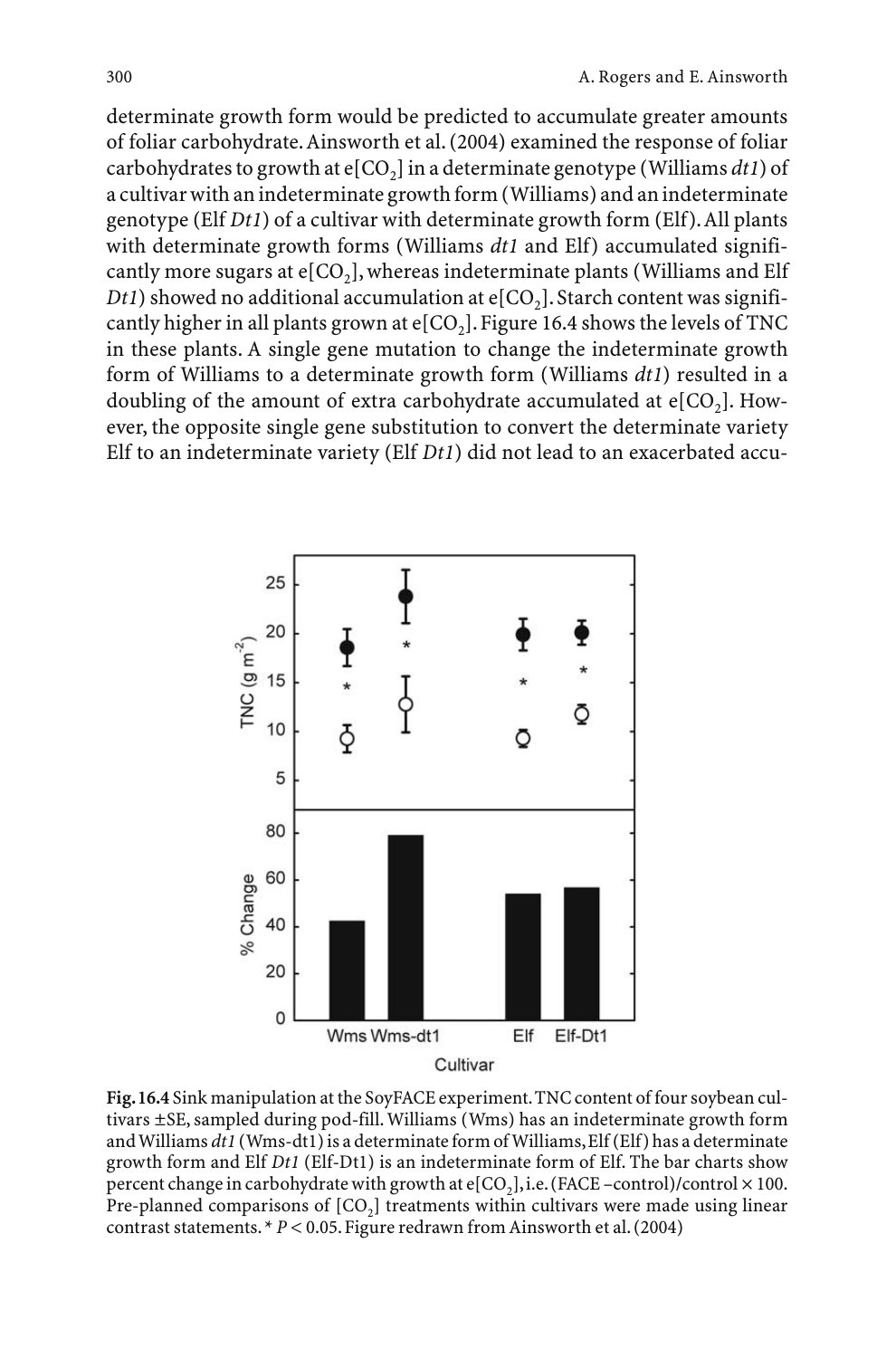mulation of TNC at  $e[CO_2]$  (Ainsworth et al. 2004). This difference in the response of the two determinate lines may lie in the fact that Elf was developed as a determinate variety. For a determinate variety to be competitive, it is likely that breeders selected lines with sufficient potential for pod formation to ensure that yield would not be compromised by an insufficient sink capacity. Therefore, an indeterminate line of Elf may not offer a significant advantage at  $e[CO<sub>2</sub>]$ .

Together these two FACE experiments have provided strong evidence that sink capacity is a key factor in determining the response of foliar carbohydrates to growth at  $e[CO_2]$ . The picture is not always so clear. Rogers and Ellsworth (2002) investigated TNC accumulation in the needles of loblolly pine grown at  $e[CO_2]$  at the Duke Forest FACE site. They anticipated that when there was a strong proximal sink for carbohydrate (developing buds and new needles), they would not observe carbohydrate accumulation at  $e[CO<sub>2</sub>]$ . However, carbohydrate accumulation was maximal at this time and minimal when predicted proximal sink activity was lowest. It is possible that other distal carbohydrate sinks may have played a more significant role than the adjacent developing shoots and needles. Developing shoots and needles are nitrogen sinks as well as carbon sinks; and if nitrogen were limiting needle development, then it is possible that the supply of photosynthate at  $e[CO<sub>2</sub>]$  may have been in excess of sink requirements (Rogers and Ellsworth 2002).

Carbohydrate accumulation in the leaves of trees grown under  $e[CO_2]$  in FACE experiments has been difficult to predict and is highly variable. Much of this variation may be due to developmental heterogeneity within the tree and the problems associated with selecting comparable leaf tissue for analysis. More accurate methods of measuring leaf development are now available and should help clarify the responses to  $e[CO_2]$  (Schmundt et al. 1998; Taylor et al. 2003). In addition, carbon sinks such as wood formation, and in some species the emission of volatile organic compounds, complicate the understanding of source–sink relations.

## **16.4 The Effect of Nitrogen Supply on Sink Capacity**

When plant growth is limited by nitrogen supply, carbon is in excess and surplus photosynthate often accumulates in leaves (Rogers et al. 1996). The interaction of  $e[CO<sub>2</sub>]$  and nitrogen supply has been the subject of many studies (Stitt and Krapp 1999). Prior to FACE, many of these studies had been conducted in pots or containers. In addition to the physical constraint imposed by container walls (Arp 1991), enhanced growth under  $e[CO<sub>2</sub>]$  may lead to more rapid exhaustion of the available nitrogen. In this case, plants growing at  $e[CO<sub>2</sub>]$  will experience nitrogen limitation sooner, or to a greater extent than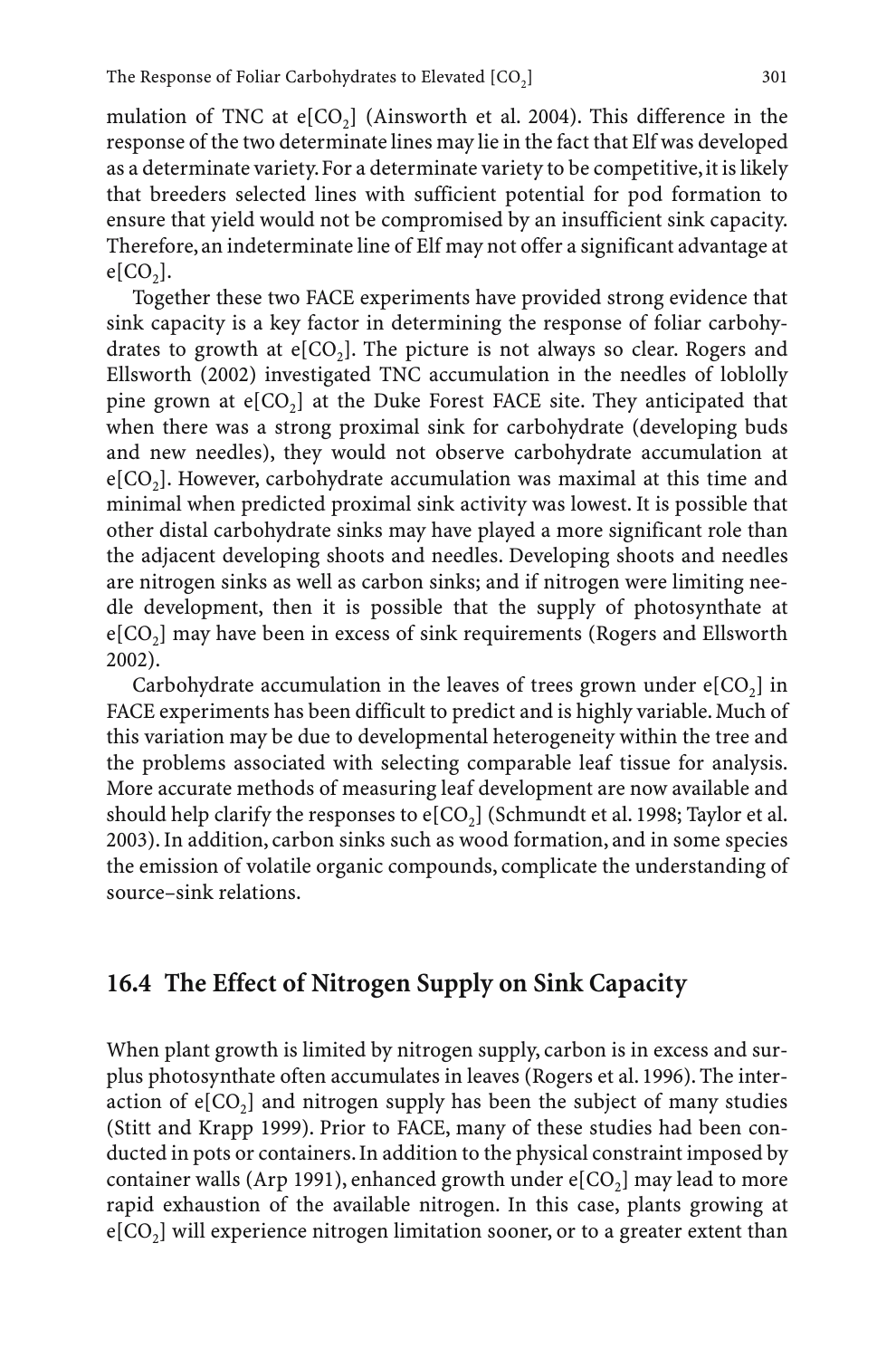the plants growing at  $c[CO_2]$  (Stitt and Krapp 1999; Körner 2003). In the field there is no restriction on root development, and increased exploration of the soil with accelerated growth at  $e[CO_2]$  would allow the plant to utilize additional sources of nitrogen as it develops. The FACE experiments provide the opportunity to examine plant responses to  $e[CO_2]$  in an open-air environment without the confounding effects of potentially exaggerated nitrogen limitation.

The concept that a low-nitrogen supply could lead to a sink limitation and that this could be exacerbated at  $e[CO_2]$  has been investigated at the Swiss FACE site (Fischer et al. 1997; Rogers et al. 1998; Isopp et al. 2000b). In addition to the effect of partial defoliation, Fig. 16.3 also shows the response of foliar carbohydrates to a low- and high-nitrogen supply (Isopp et al. 2000b). Highnitrogen supply reduced foliar carbohydrate content at both  $c[CO<sub>2</sub>]$  and  $e[CO<sub>2</sub>]$ . In plants harvested shortly before periodic defoliation, the combination of  $e[CO<sub>2</sub>]$  and a low-nitrogen supply led to a marked increase in foliar carbohydrate content. This trend was also reported by Fischer et al. (1997) and Rogers et al. (1998). The large increase in carbohydrate content at  $e[CO<sub>2</sub>]$  and low nitrogen immediately prior to planned periodic partial defoliation was consistent with a severe sink limitation. This severe sink limitation was investigated further towards the end of a growth cycle where day-to-day accumulation of foliar carbohydrate in source leaves was examined. Plant grown with a high-nitrogen supply did not show a significant accumulation of carbohydrate between successive days. However, plants with a low-nitrogen supply accumulated significant amounts of carbon over a 24-h time-course. Figure 16.5 shows the extent of this carbon accumulation in two successive years



**Fig. 16.5** The effect of low nitrogen on sink limitation at the Swiss FACE experiment. Immediately prior to a scheduled defoliation, the accumulation of foliar TNC over a 24 h period was determined in *Lolium perenne* grown at e[CO<sub>2</sub>] and c[CO<sub>2</sub>] in both lowand high-nitrogen plots. Accumulation was 5-fold greater in plants grown with a lownitrogen supply (*F*=7.96, *P*<0.05). Error bars represent mean ±SE of TNC accumulation (*n*=3 rings)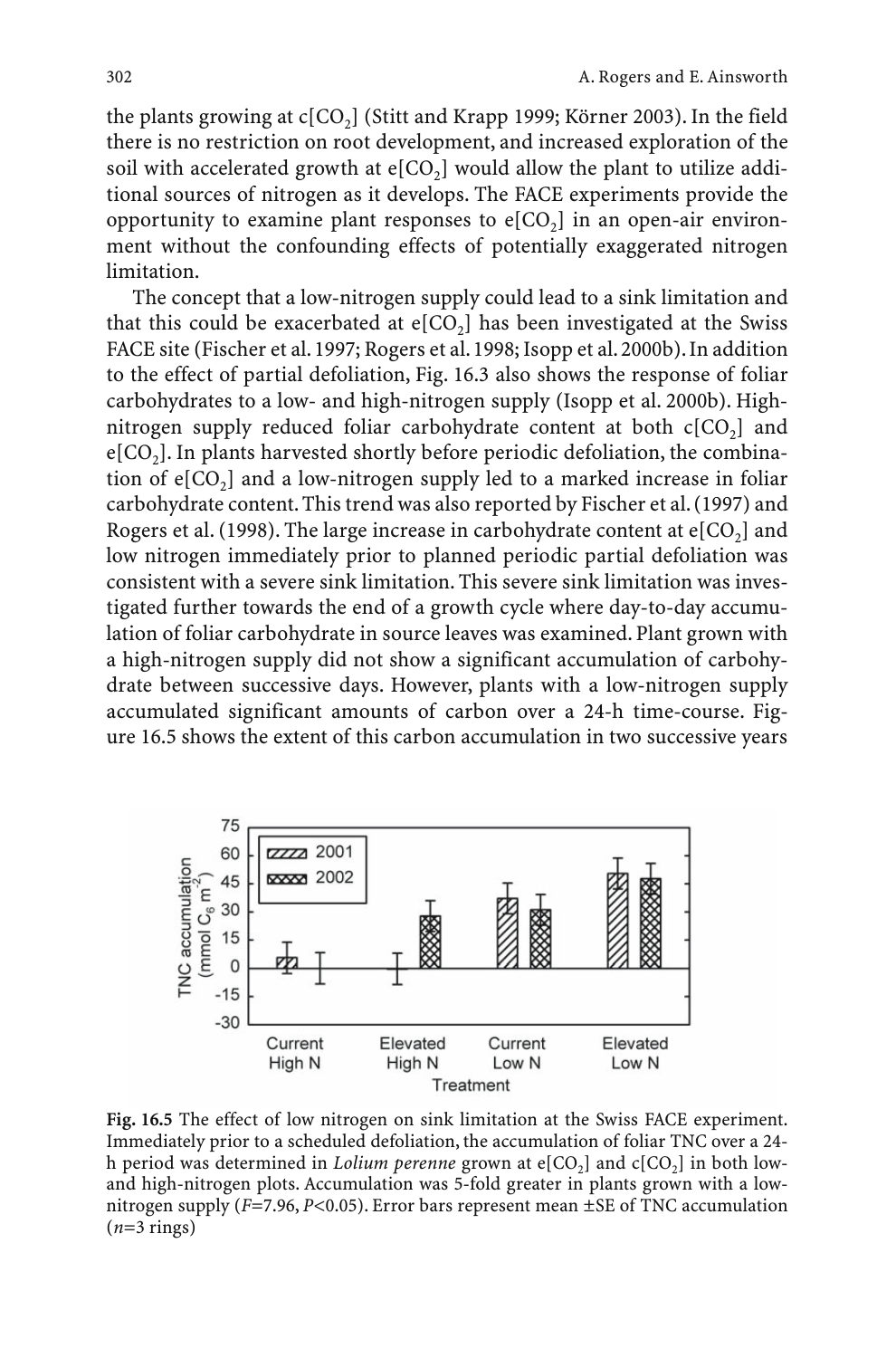of investigation. Together with the results from Fischer et al. (1997), Rogers et al. (1998) and Isopp et al. (2000a, b), it is clear that the low-nitrogen supply treatment at the Swiss FACE site led to a markedly reduced sink capacity and to the accumulation of foliar carbohydrates, a phenomenon that was exacerbated at  $e[CO<sub>2</sub>]$ .

#### **16.5 What Are the Signs of a Limited Sink Capacity?**

A higher carbohydrate content at  $e[CO_2]$  is not necessarily an indication of replete sinks. According to the Münch hypothesis, if plants are to match increased photosynthetic rates with increased export rates, they need to increase their capacity to load phloem. The plant has to poise its sucrose levels on the trigger of photosynthetic repression to drive symplastic transport at a maximal level (see Chapter 15). So, if an increased carbohydrate content may not be a clear indicator of a source–sink imbalance, what are the signals of sink limitation and how else might the leaf sense an inadequate capacity in the plant for the utilization of additional photosynthate?

The type of carbohydrate accumulated can communicate the capacity of a plant to utilize current photosynthate. When the capacity of sinks to utilize photosynthate decreases, excess carbohydrate is stored in the leaf as either starch or fructan. Figure 16.1 shows the response of sucrose and starch to growth at  $e[CO_2]$  using FACE technology. In agreement with prior reports (Farrar and Williams 1991), starch is the main component of the increase in leaf carbohydrates observed in plants grown at  $e[CO<sub>2</sub>]$ . In the Gramineae, the alternative storage polysaccharide fructan also showed marked accumulation at  $e[CO<sub>2</sub>]$ . Figure 16.3 clearly shows fructan storage in sink-limited ryegrass grown at the Swiss FACE site (Isopp et al. 2000b).

Another key indicator of a source–sink imbalance is the accumulation: fixation ratio (Rogers et al. 2004). Additional TNC accumulation during a photoperiod at  $e[CO_2]$  can be indicative of a limited capacity to utilize photosynthate, particularly if this accumulation is carried over to the next day (Fig. 16.5). However, accumulation during the photoperiod may simply reflect higher photosynthetic rates and a larger transport pool. Accumulation:fixation ratio is a more useful diagnostic parameter. In soybean grown at e[CO<sub>2</sub>], Rogers et al. (2004) reported that soybean exported ca. 90% of fixed carbon, but on one occasion during the season, associated with low temperature and developmental reductions in sink capacity, plants grown at  $c[CO<sub>2</sub>]$  retained ca. 20% of their fixed carbon and plants at  $e[CO<sub>2</sub>]$  retained ca. 50 % (Fig. 16.6).

Moore et al. (1999) offers perhaps the best explanation of how a photosynthetic cell can sense and respond to a source–sink imbalance (Long et al. 2004). Excess sucrose from photosynthesis that accumulates in the vacuole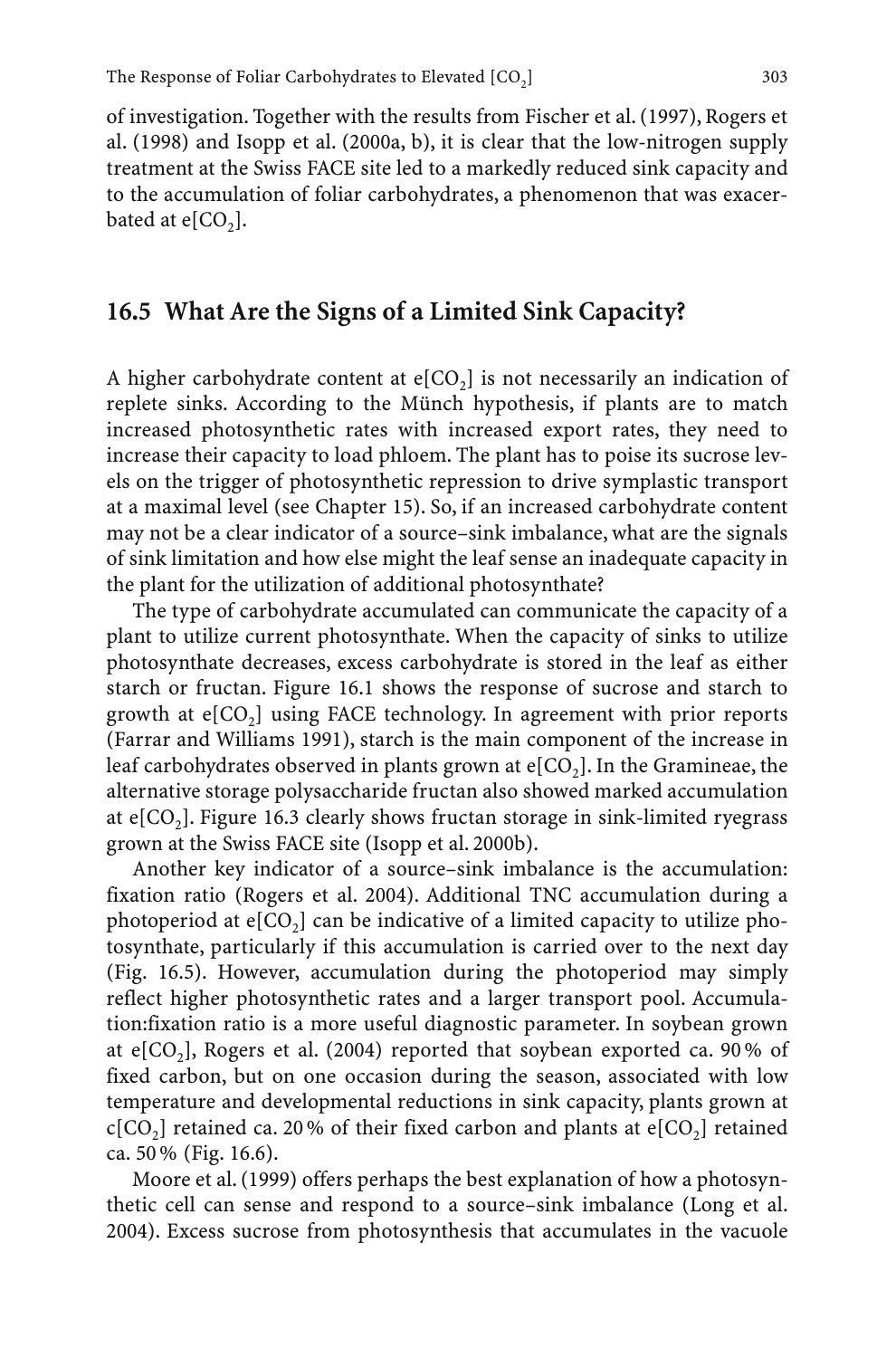

**Fig. 16.6** Ratio of foliar carbon accumulation to carbon fixation in the terminal leaflets of the most recently fully expanded trifoliate leaves of soybeans grown in the field at  $e[CO<sub>2</sub>]$ and  $c[CO<sub>2</sub>]$  measured on four occasions during development. Carbon accumulation was calculated by subtracting the TNC content at the beginning of the photoperiod from the TNC content at the end of the photoperiod. Carbon fixation is the daily integral of net  $CO<sub>2</sub>$  assimilation. There was a significant effect of CO<sub>2</sub> treatment (*P*<0.1), day of year  $(P<0.05)$  and the interaction of CO<sub>2</sub> ¥ day of year (*P*<0.05). Data are least-square means ±SE of the difference in means; and *P*<0.01 indicates a highly significant difference on day of year = 233, based on a linear pairwise contrast. Figure redrawn from Rogers et al. (2004)

when sinks are unable to utilize all available photosynthate is hydrolyzed by vacuolar invertases to yield glucose and fructose. These hexoses then enter a futile cycle of sucrose synthesis and degradation. Hexokinase catalyzes a key step in this cycle and has a secondary role as a flux sensor, thereby communicating the source–sink imbalance to the cell (Moore et al. 1999). Since there is a good correlation between invertase activity and hexose:sucrose ratio, the end-of-day hexose:sucrose ratio is potentially a useful diagnostic marker for a source–sink imbalance (Moore et al. 1999). Rogers et al. (2004) determined the hexose: sucrose ratio in sink-limited soybean (day of year  $= 254$ , Fig. 16.6) and reported a significant and markedly higher hexose:sucrose ratio in plants grown at  $e[CO_2]$  compared with those grown at  $c[CO_2]$ , suggesting that Moore's model may translate to field-grown plants. Further investigation of this model as a possible mechanism that describes how plants sense a source–sink imbalance is required, particularly since a significant proportion of the measured foliar sucrose is in the phloem, where it is not available to a mesophyll-based flux sensor.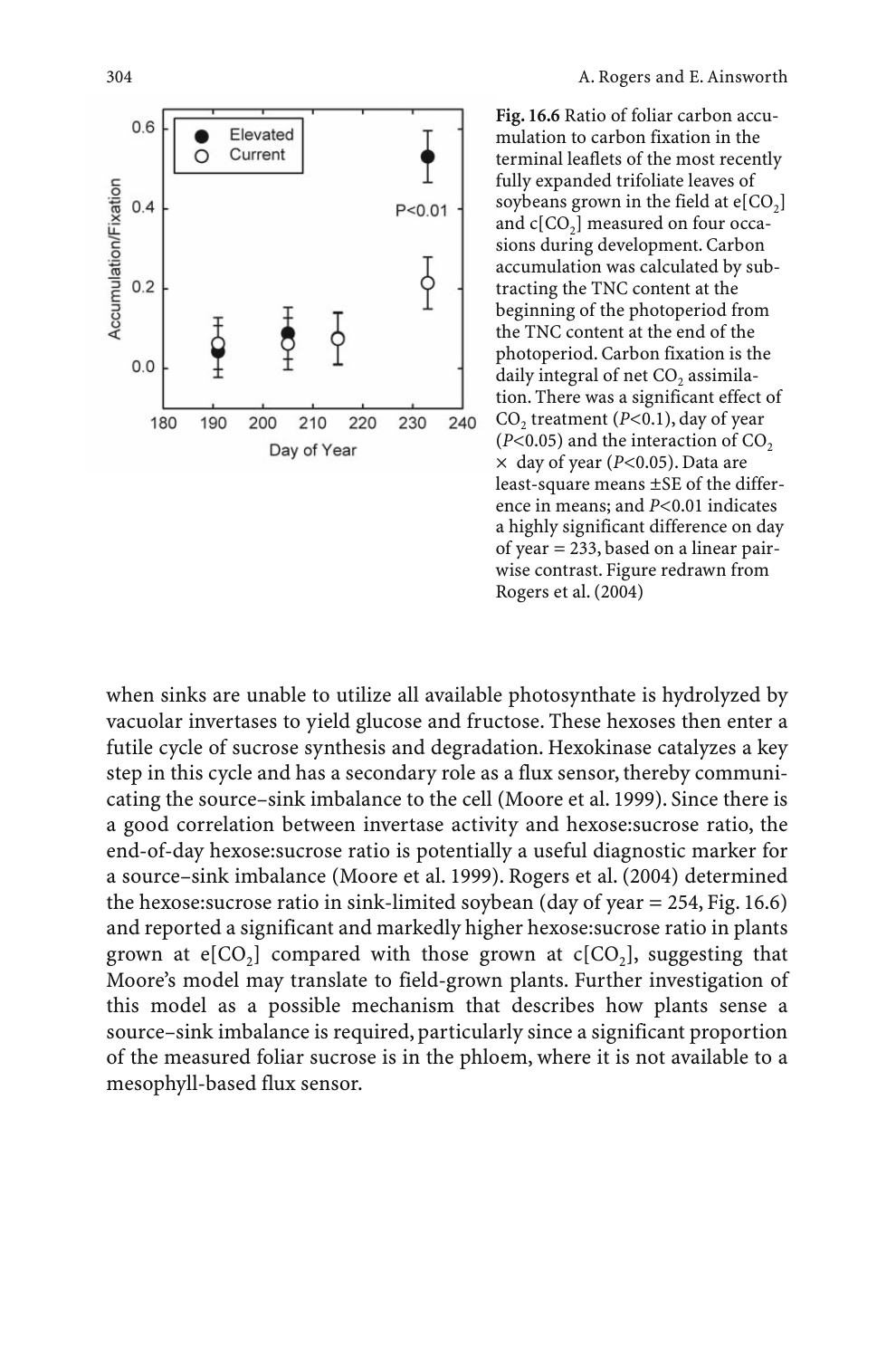# **16.6 Conclusion**

Prior to FACE experiments, there was uncertainty over whether the hypotheses that were being developed from experiments conducted in controlled environments would hold up when tested under fully open-air field conditions.

- Despite predictions that foliar carbohydrates would not accumulate in the leaves of plants grown at  $e[CO_2]$  in the field where roots are free to develop and explore the soil for nutrients, plants grown in the field using FACE technology still accumulated carbohydrate. Even N-fixing species with large sink capacities exhibited exacerbated carbohydrate accumulation at  $e[CO_2]$ and perennial ryegrass showed evidence of a severe sink limitation.
- FACE experiments confirmed the importance of sink capacity in determining the timing and extent of foliar carbohydrate accumulation; and they provide a valuable field test for key indicators of insufficient sink capacity.
- Many uncertainties still remain. Cross-talk between carbon and nitrogen metabolism in the leaf is extensive and well documented (Stitt and Krapp 1999) and growth at  $e[CO_2]$  will have a major impact on carbon and nitrogen metabolism. A full and more mechanistic understanding of the response of foliar carbohydrates to growth at  $e[CO_2]$  cannot be realized without parallel and comprehensive investigations of nitrogen metabolism.

*Acknowledgements*. A.R. was supported by the U.S. Department of Energy Office of Science contract No. DE-AC02-98CH10886 to Brookhaven National Laboratory (BNL). This work was supported in part by a Laboratory Directed Research and Development grant from BNL. E.A.A. was supported by the Alexander von Humboldt Foundation and the Juelich Research Center, ICG-III. The authors would also like to acknowledge assistance with fieldwork at the SoyFACE experiment from C.J. Bernacchi, V.E. Wittig and M.R. Harrison.

# **References**

- Ainsworth EA, Long SP (2005) What have we learned from 15 years of free-air  $CO<sub>2</sub>$ enrichment (FACE)? A meta-analytic review of responses to rising  $CO<sub>2</sub>$  in photosynthesis, canopy properties and plant production. New Phytol 165:351–372
- Ainsworth EA, Rogers A, Nelson R, Long SP (2004) Testing the "source–sink" hypothesis of down-regulation of photosynthesis in elevated  $[CO<sub>2</sub>]$  in the field with single gene substitutions in *Glycine max*. Agric For Meteorol 122:85–94
- Allard V, Newton PCD, Lieffering M, Clark H, Matthew C, Soussana J-F, Gray YS (2003) Nitrogen cycling in grazed pastures at elevated CO<sub>2</sub>: N returns by ruminants. Global Change Biol 9:1731–1742
- Arp WJ (1991) Effects of source–sink relations on photosynthetic acclimation to elevated CO<sub>2</sub>. Plant Cell Environ 14:869-875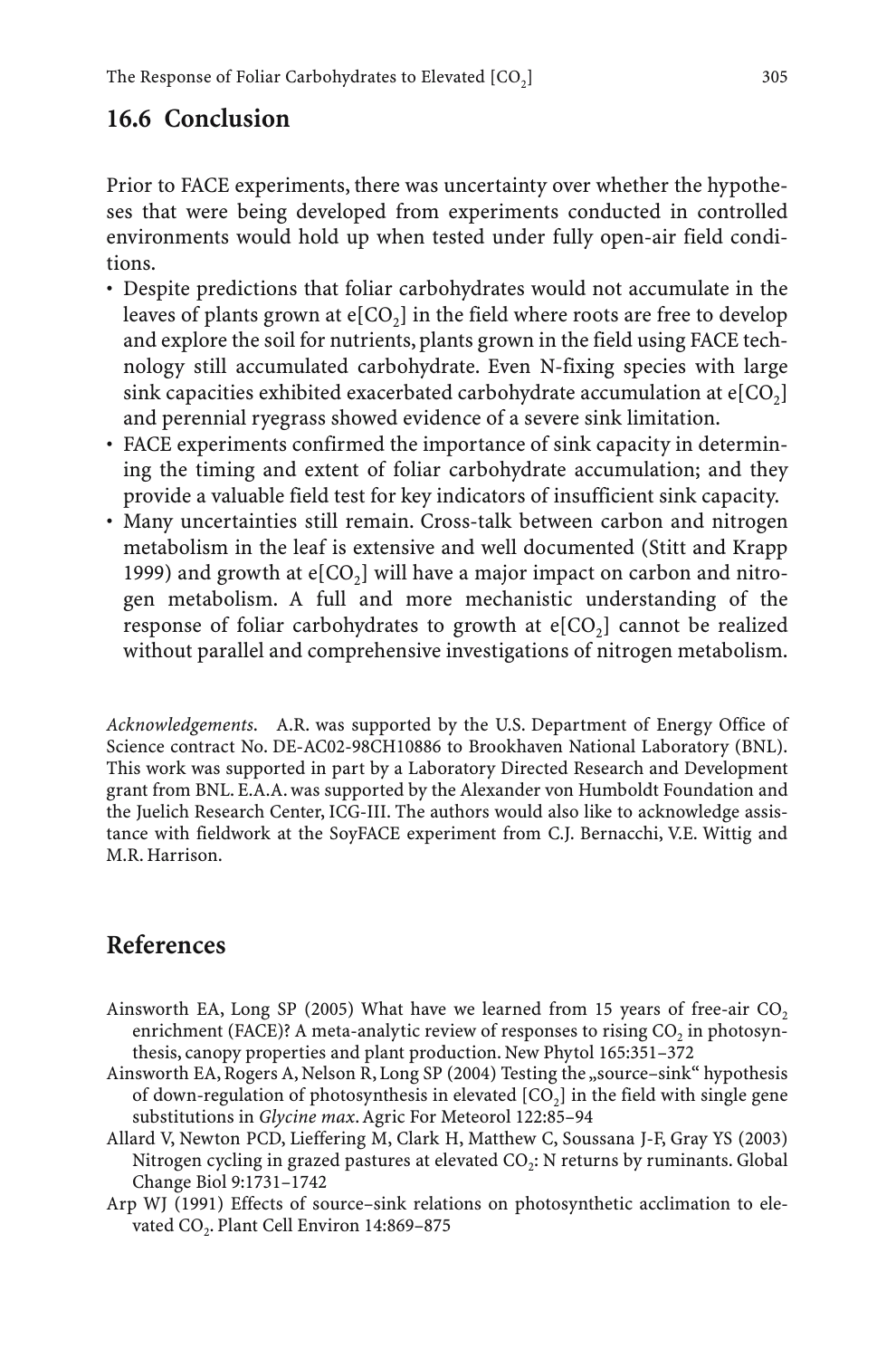Bush DR (1999) Sugar transporters in plant biology. Curr Opin Plant Biol 2:187–191

- Chatterton NJ, Harrison PA, Thornley WR,Asay KH (1989) Carbohydrate partitioning in 185 accessions of Gramineae grown under warm and cool temperatures. J Plant Physiol 134:169–179
- Estiarte M, Penuelas J, Kimball BA, Hendrix DL, Pinter PJ, Wall GW, LaMorte RL, Hunsaker DJ (1999) Free-air CO<sub>2</sub> enrichment of wheat: leaf flavonoid concentration throughout the growth cycle. Physiol Plant 105:423–433
- Farrar JF, Williams ML (1991) The effects of increased atmospheric carbon dioxide and temperature on carbon partitioning, source–sink relations and respiration: commissioned review. Plant Cell Environ 14:819–830
- Farrar JF, Pollock CJ, Gallagher J (2000) Sucrose and the integration of metabolism in vascular plants. Plant Sci 154:1–11
- Fischer BU, Frehner M, Hebeisen T, Zanetti S, Stadelmann F, Lüscher A, Hartwig UA, Hendrey GR, Blum H, Nösberger J (1997) Source–sink relations in *Lolium perrene* L. as reflected by carbohydrate concentrations in leaves and pseudo-stems during regrowth in a free air carbon dioxide enrichment (FACE) experiment. Plant Cell Environ 20:945–952
- Hamilton JG, Dermody O, Aldea M, Zangerl AR, Rogers A, Berenbaum M, DeLucia EH (2005) Anthropogenic changes in tropospheric composition increase susceptibility of soybean to insect herbivory. Environ Entomol 34:479–485
- Hendrey GR, Ellsworth DS, Lewin KF, Nagy J (1999) A free-air enrichment system for exposing tall forest vegetation to elevated atmospheric CO<sub>2</sub>. Global Change Biol 5:293–309
- Hendrix DL, Mauney JR, Kimball BA, Lewin K, Nagy J, Hendrey GR (1994) Influence of elevated CO<sub>2</sub> and mild water stress on nonstructural carbohydrates in field-grown cotton tissues. Agric For Meteorol 70:153–162
- Herrick JD Thomas RB (2001) No photosynthetic down-regulation in sweetgum trees (*Liquidambar styraciflua* L.) after three years of CO<sub>2</sub> enrichment at the Duke forest FACE experiment. Plant Cell Environ 24:53–64
- Isopp H, Frehner M, Almeida JPF, Blum H, Daepp M, Hartwig UA, Lüscher A, Suter D, Nösberger J (2000a) Nitrogen plays a mjor role in leaves when source-sink relations change: C and N metabolism in *Lolium perrene* growing under free air CO<sub>2</sub> enrichment. Aust J Plant Pysiol 27:851–858
- Isopp H, Frehner M, Long SP, Nösberger J (2000b) Sucorse-phosphate synthase responds differently to source–sink relations and to photosynthetic rate: *Lolium perenne* L. growing at elevated  $pCO<sub>2</sub>$  in the field. Plant Cell Environ 23:597-607
- Jones PG, Lloyd JC, Raines CAR (1996) Glucose feeding of intact wheat plants represses the expression of a number of Calvin cycle genes. Plant Cell Environ 19:231–236
- Koch KE (1996) Carbohydrate-modulated gene expression in plants. Annu Rev Plant Physiol Plant Mol Biol 47:509–540
- Körner C. (2003) Nutrients and sink activity drive plant  $CO<sub>2</sub>$  responses caution with literature-based analysis. New Phytol 159:537–538
- Krapp A, Hofmann B, Schafer C, Stitt M (1993) Regulation of the expression of *Rbcs* and other photosynthetic genes by carbohydrates: a mechanism for the sink regulation of photosynthesis. Plant J 3:817–828
- Lindroth RL (1996)  $CO_2$ -meadiated changes in tree chemistry and tree-lepidoptera interactions. In: Koch GW, Mooney HA (eds) Carbon dioxide and terrestrial ecosystems. Academic, San Diego, pp105–120
- Long SP, Drake BG (1992) Photosynthetic  $CO_2$  assimilation and rising atmospheric  $CO_2$ concentrations. In: Baker NR, Thomas H (eds) Crop photosynthesis spatial and temporal determinants. Elsevier, Amsterdam, pp 69–103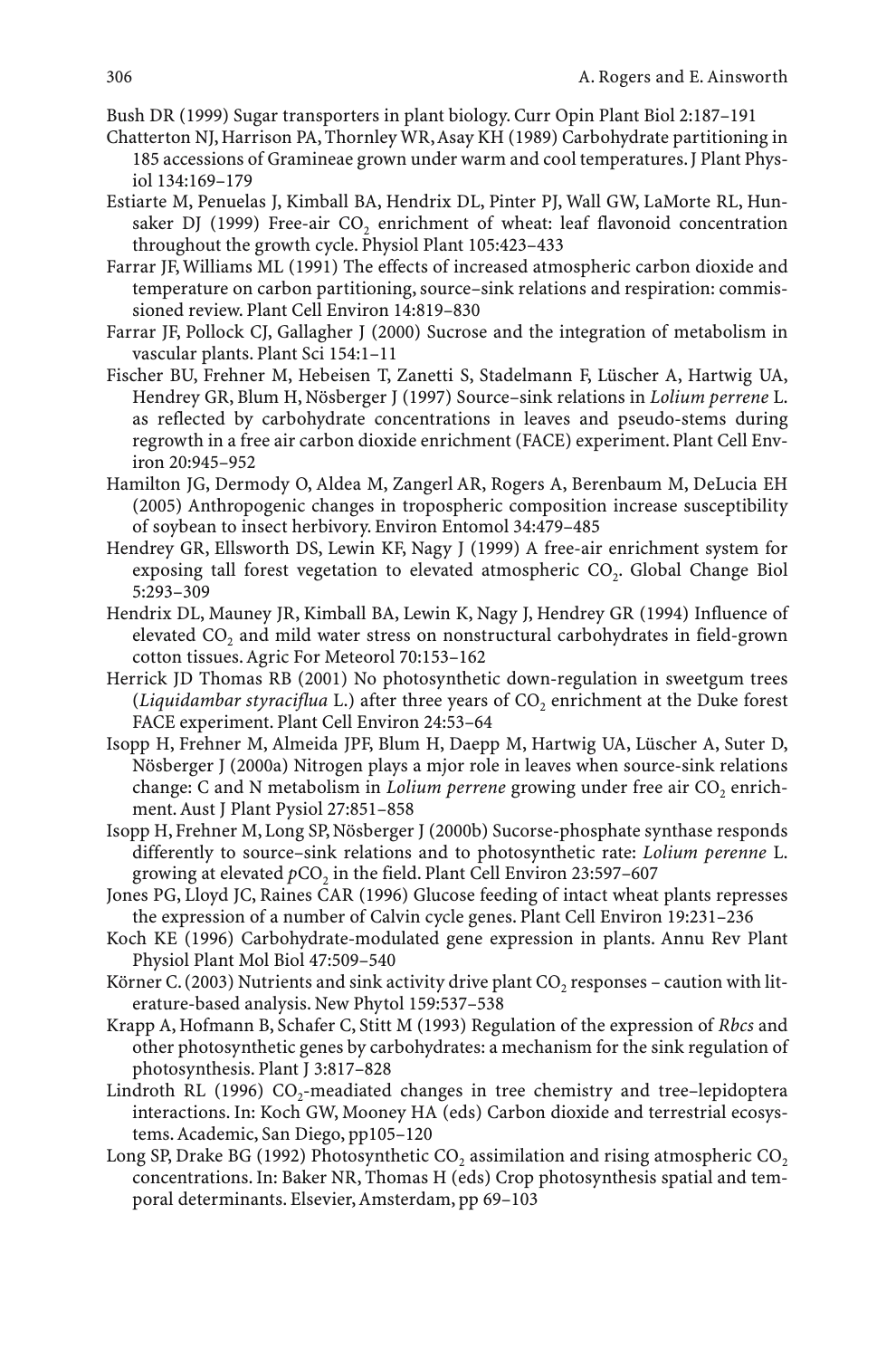- Long SP, Ainsworth EA, Rogers A, Ort DR (2004) Rising atmospheric carbon dioxide: plants FACE the future. Annu Rev Plant Biol 55:591–628
- Masle J, Farquhar GD, Gifford RM (1990) Growth and carbon economy of wheat seedlings as affected by soil resistance to penetration and ambient partial-pressure of CO2. Aust J Plant Physiol 17:465–487
- Moore BD, Cheng SH, Sims D, Seemann JR (1999) The biochemical and molecular basis for photosynthetic acclimation to elevated atmospheric  $CO<sub>2</sub>$ . Plant Cell Environ 22:567–582
- Myers DA, Thomas RB, DeLucia EH (1999) Photosynthetic capcity of loblolly pine (*Pinus taeda* L.) trees during the first year of carbon dioxide enrichmant in a forest ecosystem. Plant Cell Environ 22:473–482
- Norby RJ, Todd DE, Fults J, Johnson DW (2001) Allometric determination of tree growth in a  $CO_2$ -enriched sweetgum stand. New Phytol 150:447-487
- Pego JV, Kortstee AJ, Huijser C, Smeekens SCM (2000) Photosynthesis, sugars and the regulation of gene expression. J Exp Bot 51:407–416
- Pollock CJ, Cairns AJ (1991) Fructan metabolism in grasses and cereals. Annu Rev Plant Physiol Plant Mol Biol 42:77–101
- Ritchie S, Hanaway J, Thompson H, Benson G (1997) How a soybean plant develops special report no. 53. Iowa State University, Ames
- Robbins NS, Pharr DM (1988) Effect of restricted root growth on carbohydrate metabolism and whole plant growth of *Cucumis sativus* L. Plant Physiol 87:409–413
- Rogers A, Ellsworth DS (2002) Photosynthetic acclimation of *Pinus taeda* (loblolly pine) to long-term growth in elevated  $pCO<sub>2</sub>$  (FACE). Plant Cell Environ 25:851-858
- Rogers A, Fischer BU, Bryant J, Frehner M, Blum H, Raines CA, Long SP (1998) Acclimation of photosynthesis to elevated  $CO<sub>2</sub>$  under low N nutrition is effected by the capacity for assimilate utilization. Perennial ryegrass under free-air- $CO<sub>2</sub>$  enrichment (FACE). Plant Physiol 118:683–689
- Rogers A, Allen DJ, Davey PA, Morgan PB, Ainsworth EA, Bernacchi CJ, Cornic G, Dermody O, Heaton EA, Mahoney J, Zhu X-G, DeLucia EH, Ort DR, Long SP (2004) Leaf photosynthesis and carbohydrate dynamics of soybeans grown throughout their lifecycle under free-air carbon dioxide enrichment. Plant Cell Environ 27:449–458
- Rogers GS Milham PJ Gillings M, Conroy JP (1996) Sink strength may be the key to growth and nitrogen responses in N-deficient wheat at elevated CO<sub>2</sub>. Aust J Plant Physiol 23:253–264
- Schmundt D, Stitt, M, Jähne B, Schurr U (1998) Quantitative analysis of the local rates of growth of dicot leaves at a high temporal and spatial resolution, using image sequence analysis. Plant J 16:505-514
- Sheen J (1990) Metabolic repression of transcription in higher-plants. Plant Cell 2:1027–1038
- Singsaas EL, Ort DR, DeLucia EH (2000) Diurnal regulation of photosynthesis in understory saplings. New Phytol 145:39–49
- Smeekens S (2000) Sugar-induced signal transduction in plants. Annu Rev Plant Physiol Plant Mol Biol 51:49–81
- Stitt M  $(1991)$  Rising CO<sub>2</sub> levels and their potential significance for carbon flow in photosynthetic cells. Plant Cell Environ 14:741–762
- Stitt M, Krapp A (1999) The interaction between elevated carbon dioxide and nitrogen nutrition: the physiological and molecular background. Plant Cell Environ 22:583– 628
- Taylor G, Trickler PJ, Zhang FZ, Alston VJ, Miglietta F, Kuzminsky E (2003) Spatial and temporal effects of free-air CO<sub>2</sub> enrichment (POPFACE) on leaf growth, cell expansion, and cell production in a closed canopy of poplar. Plant Physiol 131:177–185